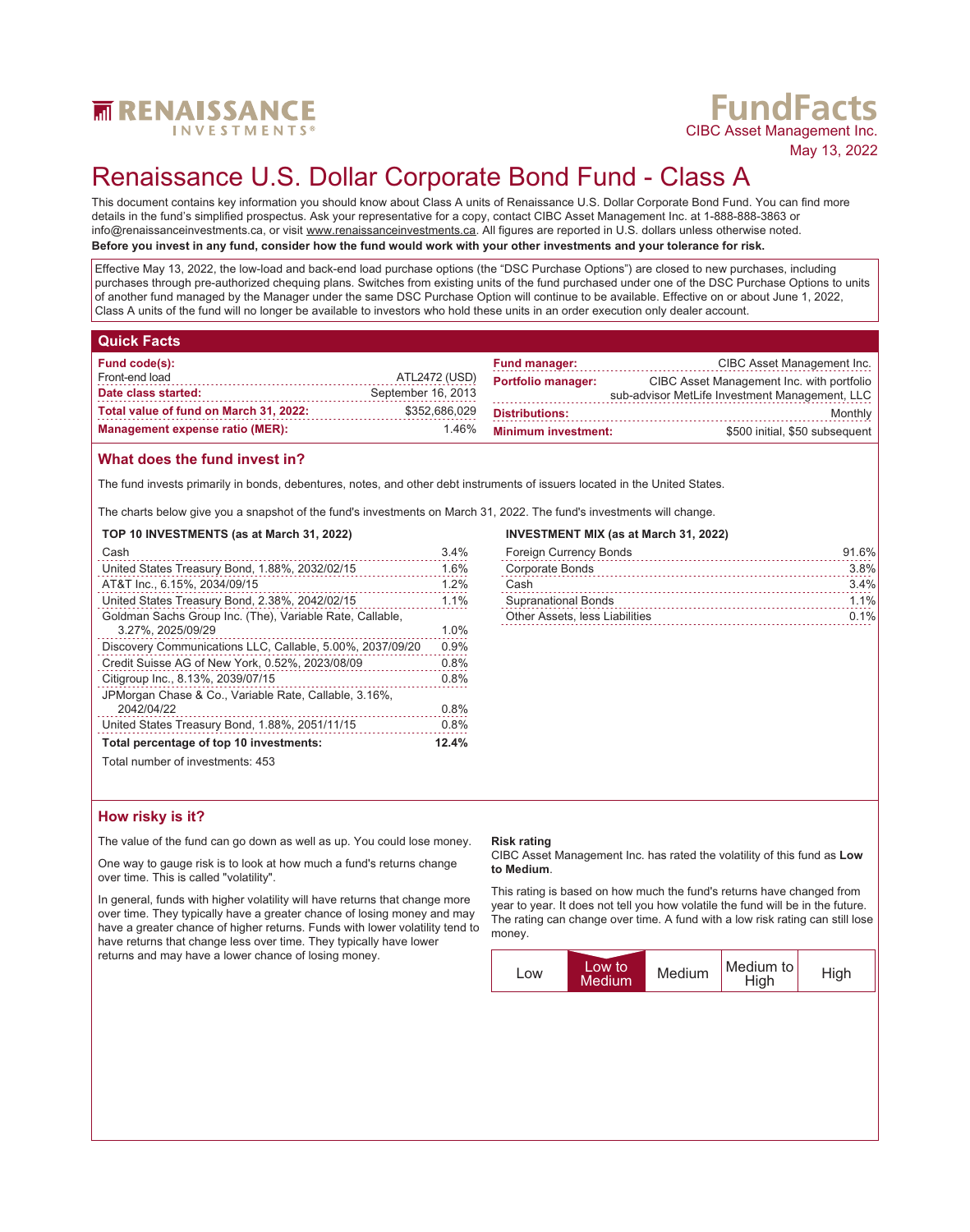# **FundFacts**

For more information about the risk rating, refer to *Investment Risk Classification Methodology* under *Specific Information about Each of the Mutual Funds Described in this Document* in the fund's simplified prospectus. For more information about specific risks that can affect the fund's returns, refer to the fund's simplified prospectus under the section *What are the Risks of Investing in the Fund?*.

#### **No guarantees**

Like most mutual funds, this fund does not have any guarantees. You may not get back the amount of money you invest.

# **How has the fund performed?**

This section tells you how Class A units of the fund have performed over the past 8 years. Returns are after expenses have been deducted. These expenses reduce the fund's returns.

#### **YEAR-BY-YEAR RETURNS**

This chart shows how Class A units of the fund performed in each of the past 8 calendar years. Class A units dropped in value in 3 of the 8 years. The range of returns and change from year to year can help you assess how risky the fund has been in the past. It does not tell you how the fund will perform in the future.



#### **BEST AND WORST 3-MONTH RETURNS**

This table shows the best and worst returns for Class A units of the fund in a 3-month period over the past 8 calendar years. The best and worst 3-month returns could be higher or lower in the future. Consider how much of a loss you could afford to take in a short period of time.

|                     | Return   | 3 months ending | If you invested \$1,000 at the beginning of the period |
|---------------------|----------|-----------------|--------------------------------------------------------|
| <b>Best return</b>  | $8.4\%$  | June 30. 2020   | Your investment would rise to \$1,084                  |
| <b>Worst return</b> | $-4.1\%$ | March 31, 2020  | Your investment would drop to \$959                    |

#### **AVERAGE RETURN**

The annual compounded return of Class A units of the fund since September 16, 2013 was 3.0%. If you had invested \$1,000 in the fund on September 16, 2013, your investment would be worth \$1,287 as at March 31, 2022.

| Who is this fund for?                                                                                                                                                                                                                                    | A word about tax                                                                                                                                                                                                                                                                                                                                                                                                                                                                                  |
|----------------------------------------------------------------------------------------------------------------------------------------------------------------------------------------------------------------------------------------------------------|---------------------------------------------------------------------------------------------------------------------------------------------------------------------------------------------------------------------------------------------------------------------------------------------------------------------------------------------------------------------------------------------------------------------------------------------------------------------------------------------------|
| Investors who:<br>• seek diversification by having some exposure to the U.S. dollar;<br>• seek higher returns and are willing to accept some additional risk; and<br>• are investing for the medium term.<br>You must use U.S. dollars to buy this fund. | In general, you will have to pay income tax on any money you make on a<br>fund. How much you pay depends on the tax laws where you live and<br>whether or not you hold the fund in a registered plan such as a<br>Registered Retirement Savings Plan (RRSP) or a Tax-Free Savings<br>Account (TFSA).<br>Keep in mind that if you hold your fund in a non-registered plan, fund<br>distributions are included in your taxable income, whether you receive<br>them in cash or have them reinvested. |

# **How much does it cost?**

The following tables show the fees and expenses you could pay to buy, own, and sell Class A units of the fund. The fees and expenses - including any commissions - can vary among classes of a fund and among funds. Higher commissions can influence representatives to recommend one investment over another. Ask about other funds and investments that may be suitable for you at a lower cost.

## **1. SALES CHARGES**

You have to choose a sales charge option when you buy the fund. Ask about the pros and cons of each option.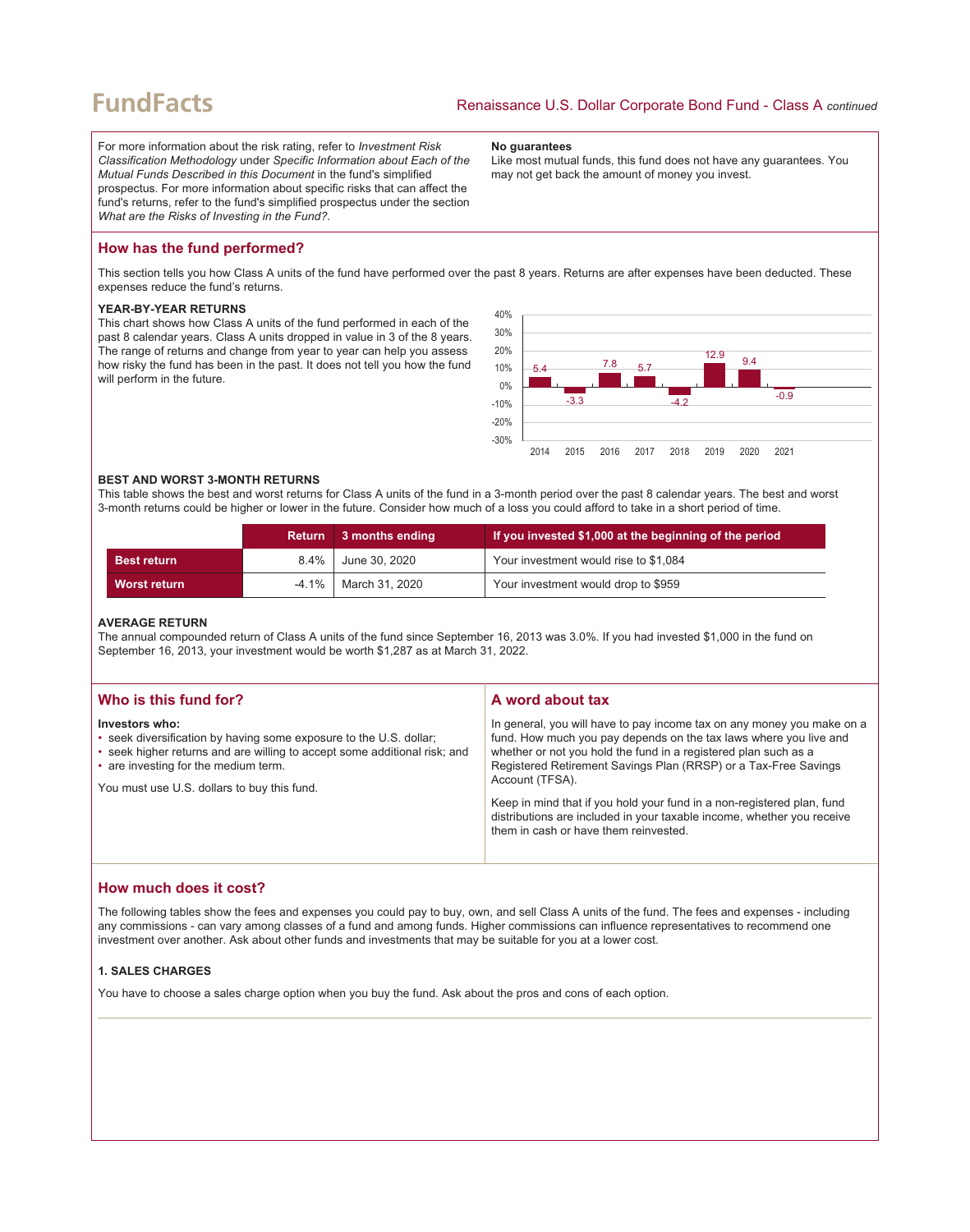# **FundFacts**

| Sales charge option                           | What you pay                                                                                                                                                                                       |                                          | <b>How it works</b>                                                                                                                                                                                                                                                                                                                                                                                                                                                                                                                                                                                                                                                                                                    |
|-----------------------------------------------|----------------------------------------------------------------------------------------------------------------------------------------------------------------------------------------------------|------------------------------------------|------------------------------------------------------------------------------------------------------------------------------------------------------------------------------------------------------------------------------------------------------------------------------------------------------------------------------------------------------------------------------------------------------------------------------------------------------------------------------------------------------------------------------------------------------------------------------------------------------------------------------------------------------------------------------------------------------------------------|
|                                               | in per cent $(\%)$                                                                                                                                                                                 | in dollars $(\$)$                        |                                                                                                                                                                                                                                                                                                                                                                                                                                                                                                                                                                                                                                                                                                                        |
| Initial sales charge<br>Front-end load option | 0.0% to 5.0% of the amount you<br>buy                                                                                                                                                              | \$0 to \$50 on every<br>\$1,000 you buy  | You and your representative decide on the rate.<br>The initial sales charge is deducted from the amount<br>you buy. It goes to your representative's firm as a<br>commission.                                                                                                                                                                                                                                                                                                                                                                                                                                                                                                                                          |
| Deferred sales charge                         |                                                                                                                                                                                                    |                                          | The deferred sales charge option is closed to new                                                                                                                                                                                                                                                                                                                                                                                                                                                                                                                                                                                                                                                                      |
| <b>Back-end load option</b><br>If you sell:   | during the 1st year 5.5%<br>during the 2nd year 5.0%<br>during the 3rd year 4.5%<br>during the 4th year 4.0%<br>during the 5th year 3.0%<br>during the 6th year 1.5%<br>after the 6th year<br>zero | \$0 to \$55 on every<br>\$1,000 you sell | purchases, including purchases through<br>pre-authorized investment plans; however, switching<br>from existing units of a fund purchased under one of<br>the DSC purchase options to units of another fund<br>managed by CIBC Asset Management Inc. under the<br>same DSC purchase option, will continue to be<br>available.<br>The deferred sales charge is a set rate. It is calculated<br>based on the purchase date and cost of your units. It is<br>deducted from the amount you sell and paid to CIBC                                                                                                                                                                                                            |
| Low load option<br>If you sell:               | during the 1st year 3.00%<br>during the 2nd year 2.00%<br>during the 3rd year 1.00%<br>after the 3rd year<br>zero                                                                                  | \$0 to \$30 on every<br>\$1,000 you sell | Asset Management Inc.<br>You can sell up to 10% of your units each year without<br>paying a deferred sales charge. This free redemption<br>entitlement is based on 10% of the number of deferred<br>sales charge units you held on December 31 of the<br>preceding year, if any, plus 10% of the number of<br>deferred sales charge units purchased in the current<br>year.<br>You may redeem units of the fund to purchase certain<br>classes or series of units of another CAMI Fund at any<br>time without paying a deferred sales charge. When<br>you sell units of the subsequent fund, the deferred<br>sales charge will be based on the original purchase<br>date and original cost of units before the switch. |

# **2. FUND EXPENSES**

You don't pay these expenses directly. They affect you because they reduce the fund's returns.

As at February 28, 2022, the expenses for Class A units of the fund were 1.46% of its value. This equals \$14.60 for every \$1,000 invested.

|                                                                                                                                                                                                                                                                                                                                                              | Annual rate<br>(as a % of the fund's value) |
|--------------------------------------------------------------------------------------------------------------------------------------------------------------------------------------------------------------------------------------------------------------------------------------------------------------------------------------------------------------|---------------------------------------------|
| Management expense ratio (MER)                                                                                                                                                                                                                                                                                                                               |                                             |
| This is the total of the fund's management fee (including the trailing commission), fixed administration fee, and any<br>operating expenses not covered by the fixed administration fee (fund costs) for Class A units of the fund. CIBC Asset<br>Management Inc. waived some of the fund's expenses. If it had not done so, the MER would have been higher. | 1.46%                                       |
| Trading expense ratio (TER)                                                                                                                                                                                                                                                                                                                                  |                                             |
| These are the fund's trading costs.                                                                                                                                                                                                                                                                                                                          | $0.00\%$                                    |
| <b>Fund expenses</b>                                                                                                                                                                                                                                                                                                                                         | 1.46%                                       |